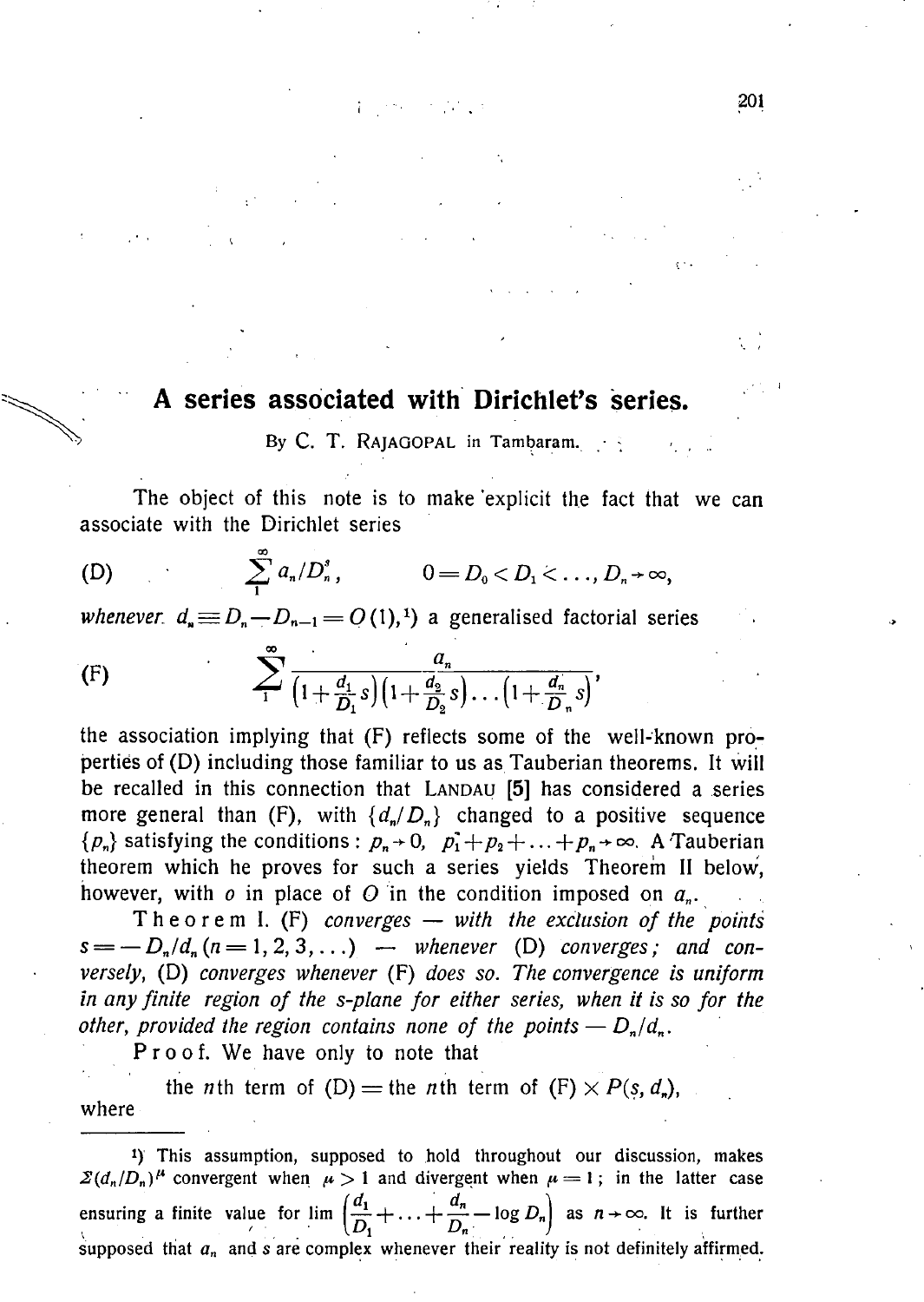202 С. T. Rajagopal

(1) 
$$
P(s, d_n) = \left(1 + \frac{d_1}{D_1}s\right)\dots \left(1 + \frac{d_n}{D_n}s\right)\middle|D_n^s
$$

and appeal to Abel's test for (uniform) convergence, justifying this appeal by

*Lemma 1. The series* 

(2) 
$$
\sum P(s, d_n) - P(s, d_{n-1})
$$
,  $\sum \left| \frac{1}{P(s, d_n)} - \frac{1}{P(s, d_{n-1})} \right|$ 

*converge uniformly in any finite part of the s-plane from which, in the case of the latter series, the points*  $-D_n/d_n$  *(n = 1, 2, 3,...) are excluded.* 

Proof. For  $n \geq 2$ ,

$$
P(s, d_n) - P(s, d_{n-1}) = P(s, d_{n-1}) \left[ \left( 1 + \frac{d_n}{D_n} s \right) \left( 1 - \frac{d_n}{D_n} \right)^s - 1 \right]
$$
  
= 
$$
P(s, d_{n-1}) \left[ -\frac{d_n^2}{D_n^2} s^2 + \frac{d_n^2}{D_n^2} \vartheta_n(s) + \frac{d_n^3}{D_n^3} s \vartheta_n(s) \right]
$$

where it is easy to prove that  $|P(s, d_{n-1})| < A, |\vartheta_n(s)| < B$ , A and B being constants independent of s when s is restricted to a finite region. This proves that  $|P(s,d_n) - P(s,d_{n-1})| < K d_n^2/D_n^2$  and so establishes the conclusion in respect of the first series in (2). The conclusion in respect of the second series in (2) can be proved similarly since, in any finite s-region from which we have excluded  $s = -D_n/d_n$  ( $n = 1, 2, ...$ ), we have  $1/|P(s, d_{n-1})| < A'$  independent of s.

The details which I have omitted from the foregoing proofs are supplied by the similar discussion of the case  $d_n \equiv 1$  which is well known [3, pp. 440f., 446f.].

Theorem II. If (F) converges for Rls > 0, its sum being deno*ted by F(s), and if (i) F(s) + C as*  $s \rightarrow 0$  *through real positive values,*  $(i)$   $a_n = O[d_n/D_n \log D_n],^2$  then  $\sum a_n = C$ .

This theorem is an immediate consequence of the next two lemmas of which the first, in a slightly different form, is a well-known result of HARDY and LITTLEWOOD [2, Theorem F].

Lemm a 2. *If* (D) *converges for*  $R/s > 0$  *to the sum D(s)* and *if* (*i*)  $D(s) \rightarrow C$  as  $s \rightarrow 0$  through positive values, (*ii*)  $a_n = O[d_n/D_n \log D_n]$ , *then*  $\sum a_n = C$ .

L e m m a 3. If  $a_n = o(d_n/D_n)$ , then  $F(s) - D(s) \rightarrow 0$  as  $s \rightarrow 0$  through *positive values; and so, in particular, when*  $a_n = O[d_n/D_n \log D_n]$ *,* 

 $F(s) \rightarrow C$  *implies*  $D(s) \rightarrow C$ .

<sup>&</sup>lt;sup>2</sup>) This condition implies, when  $R/s > 0$ , the (absolute) convergence of (D) and hence, by Theorem I, the convergence of (F).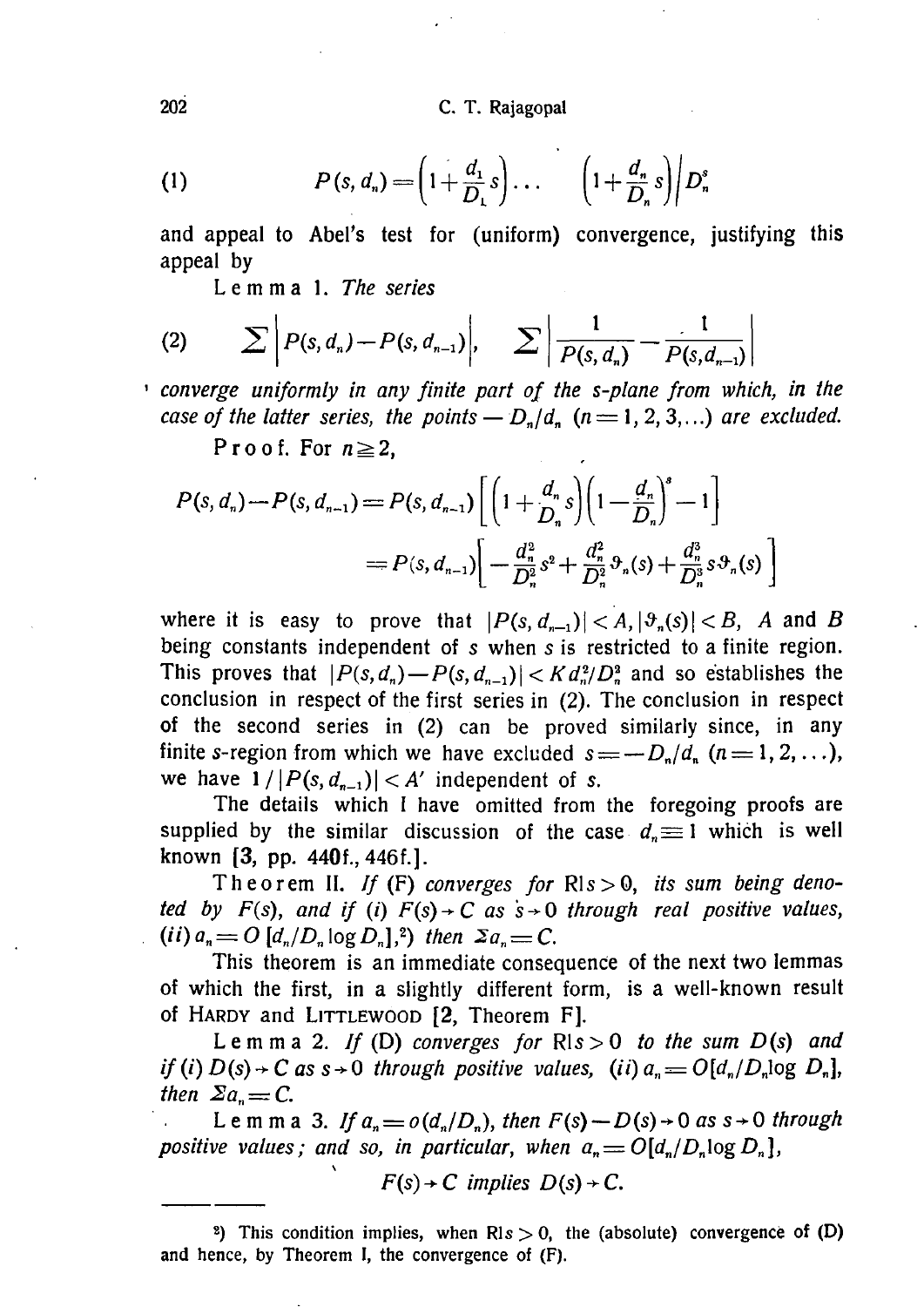## A series associated with Dirichlet's series. 203

P r o o f. Let  $s > 0$  be chosen so that  $sd_n/D_n < 1$  for  $n = 1, 2, ...$ Then, if  $P(s, d_n)$  is defined by (1), we have

$$
\exp\left[\sum_{1}^{3}c_{r}(n)s^{r}\right]<\frac{1}{P(s,d_{n})}<\exp\left[\sum_{1}^{2}c_{r}(n)s^{r}\right]
$$

where

$$
c_1(n) = \log D_n - \frac{d_1}{D_1} - \ldots - \frac{d_n}{D_n},
$$

$$
c_r(n) = \frac{(-1)^r}{r} \left[ \frac{d_1^r}{D_1^r} + \ldots + \frac{d_n^r}{D_n^r} \right], \ \ r = 2, 3, \ldots,
$$

tend to finite limits as  $n \rightarrow \infty$ . Consequently

(3) 
$$
\frac{1}{P(s, d_n)} = e^{O(s)}, \quad s \to +0,
$$

uniformly with respect to *n.* 

Now

(4) 
$$
D(s) - F(s) = \sum_{1}^{N} \frac{a_n}{D_n^s} \left[ 1 - \frac{1}{P(s, d_n)} \right] + \sum_{N+1}^{\infty} \frac{a_n}{D_n^s} \left[ 1 - \frac{1}{P(s, d_n)} \right]
$$

where (as a result of the condition satisfied by  $a_n$ ) N can be chosen so that, for  $n > N$ ,

$$
|a_n|<\varepsilon d_n/D_n
$$

and therefore

(5) 
$$
\left|\sum_{N+1}^{\infty} \cdots \right| < \varepsilon \sum_{N+1}^{\infty} \frac{d_n}{D_n^{s+1}} \left| 1 - \frac{1}{P(s, d_n)} \right|.
$$

Using (3) in each term on the right-hand side of (5) we get

$$
\left|\sum_{N+1}^{\infty}\ldots\right|<\varepsilon Ks\sum_{N+1}^{\infty}\frac{d_n}{D_n^{s+1}},\qquad 0
$$

and thence, recalling that

$$
\lim_{s \to +0} s \sum_{N+1}^{\infty} \frac{d_n}{D_n^{s+1}} = 1 \quad \text{when} \quad \lim_{n \to \infty} \frac{D_{n+1}}{D_n} = 1,^3
$$

we are led to

(6) 
$$
\left|\sum_{N+1}^{\infty} \ldots\right| \to 0, \quad s \to +0.
$$

Employing (6) in (4), where obviously  $\left| \begin{array}{c} 2 \end{array} \right|$   $\cdots$   $\left| \begin{array}{c} \rightarrow 0 \end{array}$  as  $s \rightarrow +0$ , we complete the proof of the lemma.

<sup>&</sup>lt;sup>3</sup>) For a straightforward proof of results of this type, the reader is referred to my discussion cited at the end [6].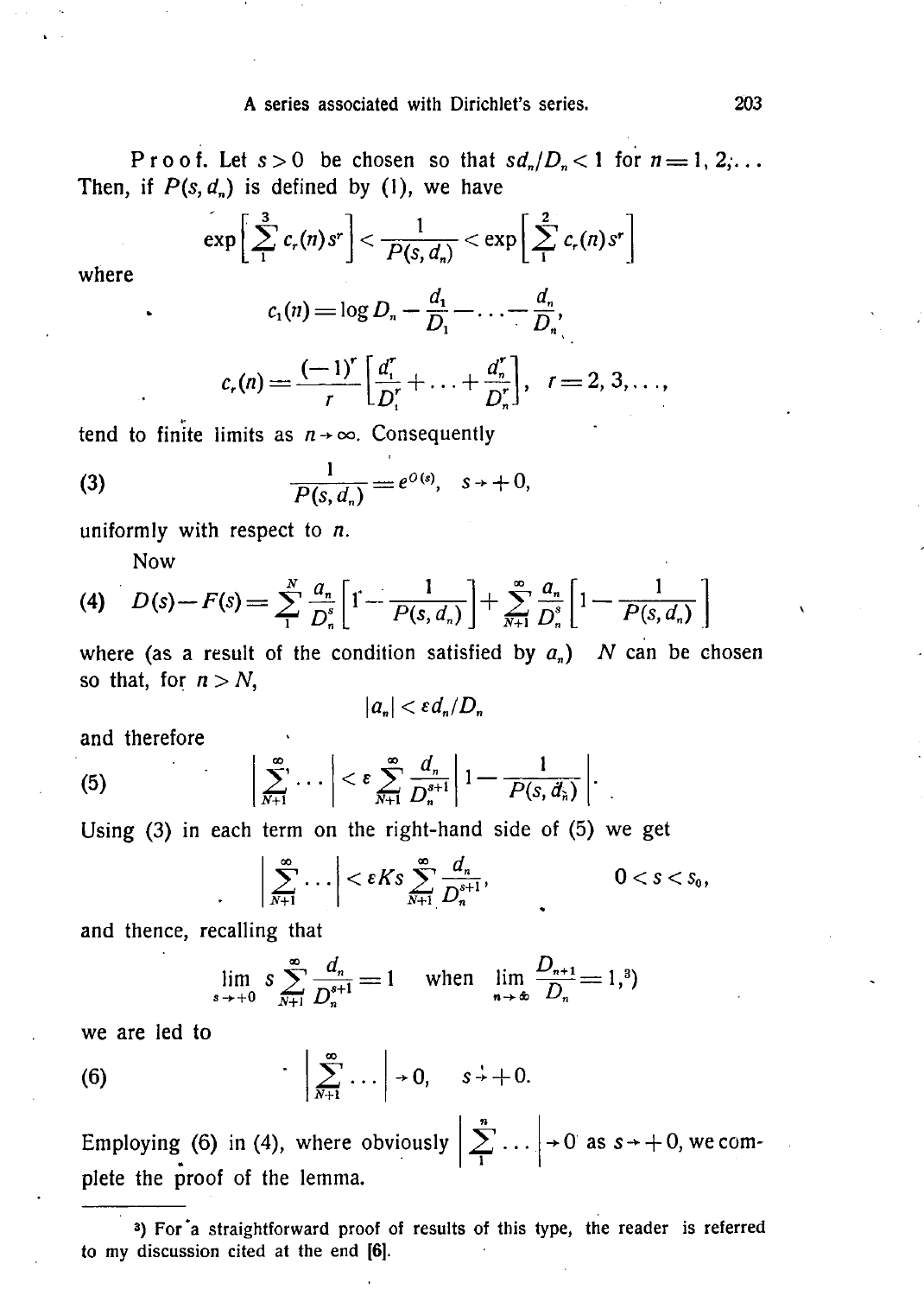• An obvious modification of.Lemma 3 is

Lemma 3a. If  $a_n = O(d_n/D_n)$ , then  $F(s) - D(s) = O(1)$  as  $s \to 0$ *through positive values.* 

Remark. The Abelian theorem which is the converse of Theorem II follows from the uniform convergence of (D) reflected by (F) as stated in Theorem I. It can be enunciated thus:

*If*  $\sum a_n = C$ , then  $F(s)$ , representing the sum of (F) for  $R \mid s > 0$ , *tends to C as*  $s \rightarrow 0$  *along any path lying entirely within the region*  $|\text{am } s| \leq x < \pi/2$ .

Theorem III. Let  $a_n \ge 0$ . Let (F) be convergent for  $s > 0$ , *its sum F(s) satisfying the condition* 

(7) 
$$
F(s) \sim Cs^{-\alpha} (l_1 s^{-1})^{\alpha_1} \ldots (l_m s^{-1})^{\alpha_m}, \quad s \to +0,
$$

*where l<sub>r</sub>* $u = \log \log \dots$  (*r* times)  $u, a \ge 0$  and either the first non-zero  $a$  is *positive or every a is zero. Then* 

(8) 
$$
a_1 + a_2 + \ldots + a_n \sim C \frac{(l_1 D_n)^{\alpha} (l_2 D_n)^{\alpha_1} \ldots (l_{m+1} D_n)^{\alpha_m}}{T(\alpha+1)}.
$$

*Conversely* (7) *follows from* (8) when  $a_n \ge 0$ .

This theorem is obtained by combining the two lemmas given below.

L e m m a 4. Let  $a_n \ge 0$ . Then (7) implies and is implied by the *similar relation in which F(s) is replaced by*  $D(s)$ *, the sum of (D) for s > 0.* 

Proof. For  $s > 0$ , let us write *00 a* 

$$
L_N(s) = \sum_{N+1}^{\infty} \frac{a_n}{D_n^s}.
$$
  

$$
F_N(s) = \sum_{N+1}^{\infty} \frac{a_n}{\left(1 + \frac{d_1}{D_1} s\right) \left(1 + \frac{d_2}{D_2} s\right) \dots \left(1 + \frac{d_n}{D_n} s\right)} = \sum_{N+1}^{\infty} \frac{a_n}{D_n^s} \frac{1}{P(s, d_n)},
$$

so that  $D_0(s) = D(s)$ ,  $F_0(s) = F(s)$ . Let

$$
\frac{1}{\prod_{d}(s)} = \lim_{n \to \infty} P(s, d_n) = e^{v_d s} \prod_{n=1}^{\infty} \left( 1 + \frac{d_n}{D_n} s \right) e^{-s d_n / D_n}
$$

where  $v_d = \lim_{n \to \infty} \left( \frac{u_1}{D_1} + \frac{u_2}{D_2} + \ldots + \frac{u_n}{D_n} - \log D_n \right)$ , denote the reciprocal of CESARO's generalization of GAUSS's function  $\Pi(s) = \Gamma(s+1)$ .

Then we can choose  $N$  so that, for  $n > N$ ,

$$
\frac{1-\varepsilon}{\prod_a(s)} < P(s,d_n) < \frac{1+\varepsilon}{\prod_a(s)}
$$

and hence

(9)

$$
\frac{1-\varepsilon}{\prod_a(s)}F_N(s) < D_N(s) < \frac{1+\varepsilon}{\prod_a(s)}F_N(s).
$$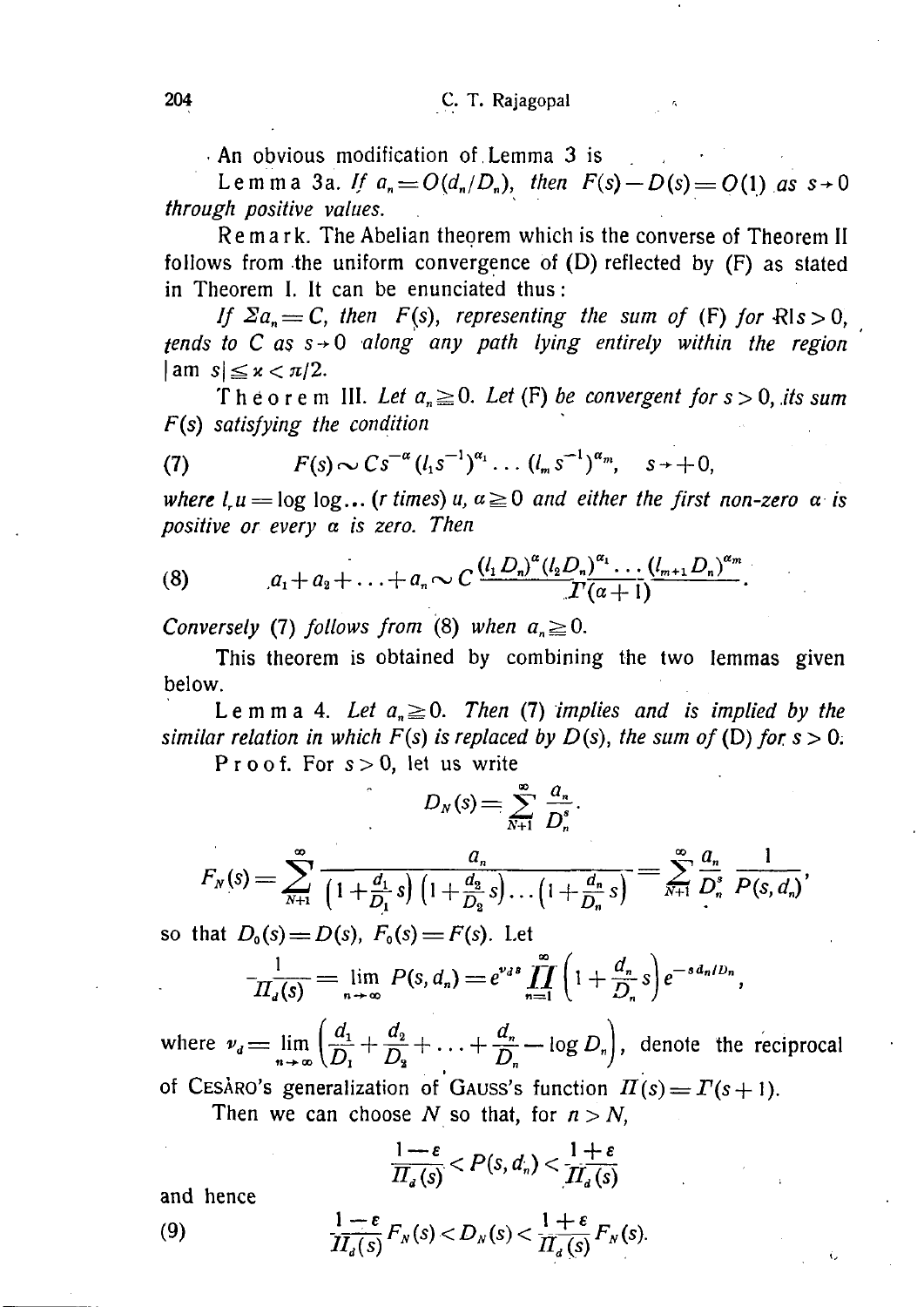Since (7) implies

$$
F_N(s) \sim Cs^{-\alpha} (l_1 s^{-1})^{\alpha_1} \ldots (l_m s^{-1})^{\alpha_m}, \quad s \to +0,
$$

and we have also  $H_a(s) \rightarrow 1$  as  $s \rightarrow +0$ , it follows from (9) that

$$
D_N(s) \sim Cs^{-\alpha} (l_1 s^{-1})^{\alpha_1} \ldots (l_m s^{-1})^{\alpha_m}, \quad s \to +0
$$

and therefore

(10) 
$$
D(s) \sim Cs^{-\alpha} (l_1 s^{-1})^{\alpha_1} \dots (l_m s^{-1})^{\alpha_m}, \quad s \to +0.
$$

Thus, when  $a_n \ge 0$ , (7) involves (10) and similarly (10) involves (7)<sup>4</sup>).

Lemm a 5. Let  $a_n \ge 0$ ; then (10) involves (8). Conversely (8) *involves* (10), even without any explicit assumption regarding  $a_n$ .

The first part of the lemma is a classical result of HARDY and LITTLEWOOD  $[2,$  Theorem D and p. 141, footnote  $\dagger$ ]; the second (converse) part can be proved by a method suggested by GANAPATHY .IYER [1, § 7].

Theore m IV. *Let an be real and satisfy the condition* 

$$
a_n \geqslant -K \frac{d_n}{D_n (l_1 D_n)^{1-\alpha}}, \quad 0 < \alpha \leqslant 1.
$$

*Let* (F) be convergent for  $s > 0$ , its sum  $F(s)$  being such that

$$
F(s) \sim Cs^{-\alpha}, \quad s \to +0.
$$

*Then* 

$$
a_1+a_2+\ldots+a_n \sim \frac{C(l_1D_n)^a}{\Gamma(\alpha+1)}.
$$

Proof. The series  $\Delta(s) = \Sigma d_n / D_n^{s+1} (l_1 D_n)^{1-\alpha}$  is convergent for  $s > 0$ and hence, by Theorem I, also

$$
\Phi(s) = \frac{d_n}{D_n(l_1 D_n)^{1-\alpha}} \bigg( \bigg( 1 + \frac{d_1}{D_1} s \bigg) \dots \bigg( 1 + \frac{d_n}{D_n} s \bigg).
$$

Since  $\Delta(s) \sim \Gamma(a)s^{-\alpha}, \quad a > 0, \quad s \to +0,5$  we can take  $a_n = d_n/D_n (l_1 D_n)^{1-\alpha}$ in Lemma 3a and obtain i

 $\Phi(s) \sim \Gamma(\alpha) s^{-\alpha}, \quad 0 < \alpha \leq 1, \quad s \to + \ 0.$ 

The series

$$
G(s) = F(s) + K\bar{\Phi}(s)
$$

is got by changing  $a_n$  in  $(F)$  to

$$
b_n = a_n + K d_n / D_n (l_1 D_n)^{1-\alpha} \geq 0
$$

<sup>5</sup>) Knopp's proof of this result for  $d_n \equiv 1$  [4, pp. 180-1] can obviously be modified when  $d_n = O(1)$  as we have supposed.

<sup>4)</sup> The argument tacitly assumes that  $s^{-\alpha} (ls^{-1})^{\alpha_1}, \ldots (l_m s^{-1})^{\alpha_m} \rightarrow \infty$  as  $s \rightarrow +0$ . The case in which  $\alpha = \alpha_1 = \ldots = \alpha_m = 0$  is dealt with by an obvious modification of the argument.